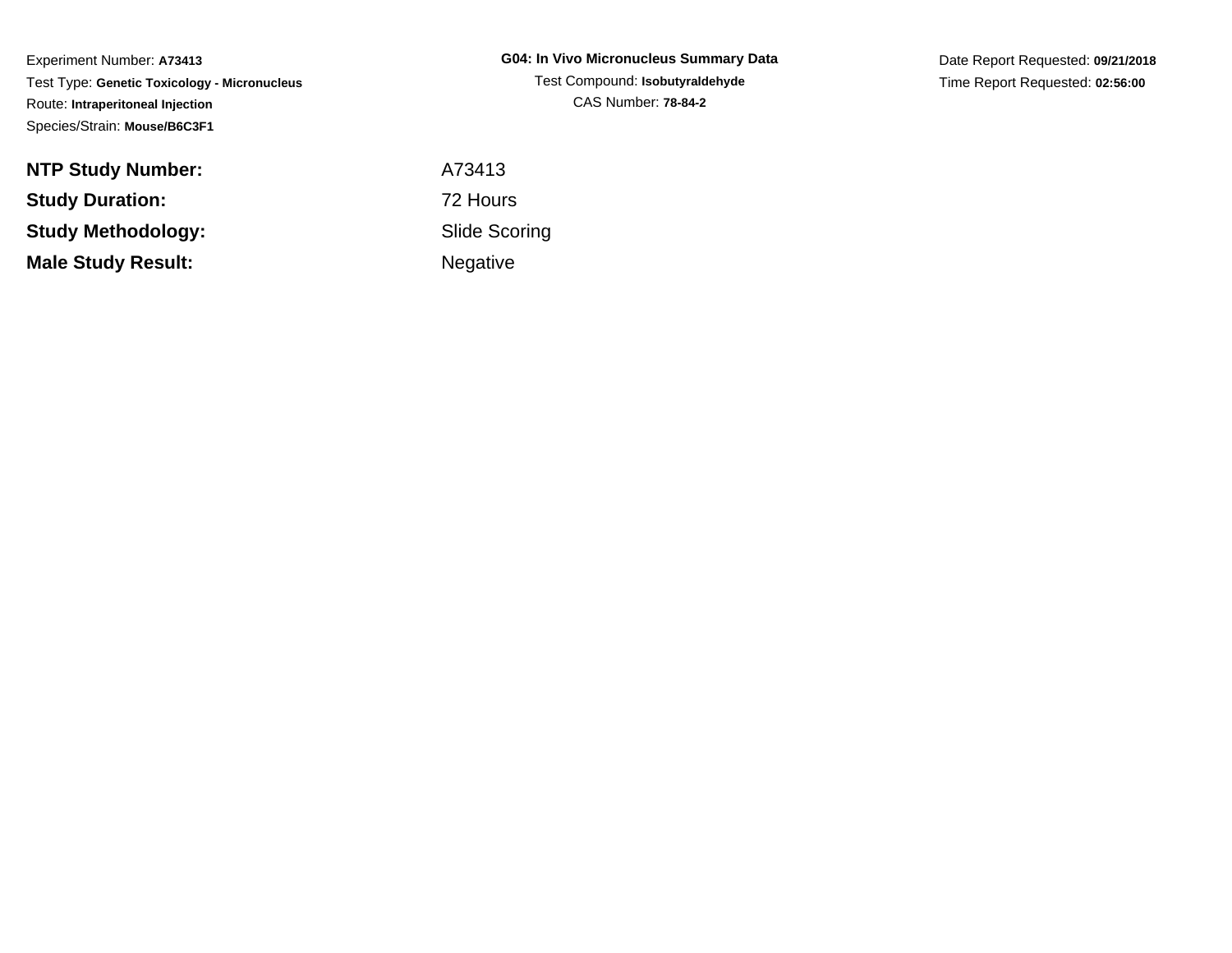Experiment Number: **A73413** Test Type: **Genetic Toxicology - Micronucleus**Route: **Intraperitoneal Injection**Species/Strain: **Mouse/B6C3F1**

|                               | <b>MN PCE/1000</b> |                 |             | $%$ PCE          |
|-------------------------------|--------------------|-----------------|-------------|------------------|
| Dose (mg/kg)                  | N                  | Mean $\pm$ SEM  | p-Value     | Mean $\pm$ SEM   |
| Vehicle Control <sup>1</sup>  | 5                  | $1.00 \pm 0.35$ |             | $43.20 \pm 5.62$ |
| 156.25                        | 5                  | $2.30 \pm 0.46$ | 0.0475      | $57.80 \pm 4.98$ |
| 312.5                         | 5                  | $1.80 \pm 0.56$ | 0.1324      | $49.70 \pm 3.78$ |
| 625.0                         | 5                  | $1.80 \pm 0.78$ | 0.1324      | $62.90 \pm 2.71$ |
| Trend p-Value                 |                    | 0.2690          |             |                  |
| Positive Control <sup>2</sup> | 5                  | $7.50 \pm 1.17$ | $< 0.001$ * | $39.50 \pm 4.58$ |